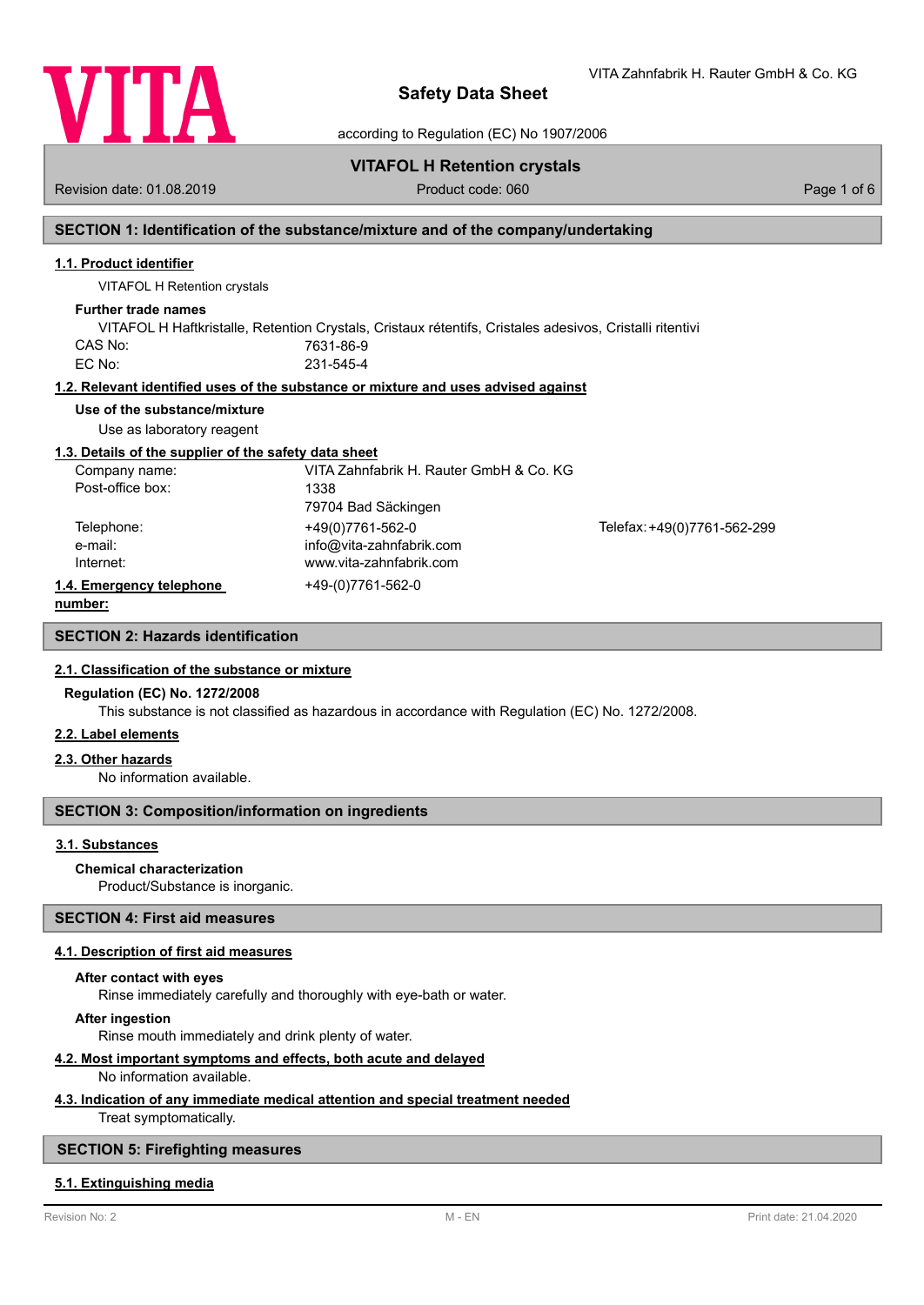

according to Regulation (EC) No 1907/2006

# **VITAFOL H Retention crystals**

Revision date: 01.08.2019 **Product code: 060** Product code: 060 **Page 2 of 6** Page 2 of 6

# **Suitable extinguishing media**

Co-ordinate fire-fighting measures to the fire surroundings.

# **5.2. Special hazards arising from the substance or mixture**

Non-flammable.

# **5.3. Advice for firefighters**

In case of fire: Wear self-contained breathing apparatus.

## **SECTION 6: Accidental release measures**

### **6.1. Personal precautions, protective equipment and emergency procedures**

Avoid dust formation. Do not breathe dust.

### **6.2. Environmental precautions**

No special environmental measures are necessary. Clean contaminated articles and floor according to the environmental legislation.

### **6.3. Methods and material for containment and cleaning up**

Take up mechanically. Treat the recovered material as prescribed in the section on waste disposal.

## **6.4. Reference to other sections**

Safe handling: see section 7 Personal protection equipment: see section 8 Disposal: see section 13

## **SECTION 7: Handling and storage**

### **7.1. Precautions for safe handling**

#### **Advice on safe handling**

No special measures are necessary.

### No special fire protection measures are necessary. **Advice on protection against fire and explosion**

### **7.2. Conditions for safe storage, including any incompatibilities**

### **Requirements for storage rooms and vessels**

Keep container tightly closed.

### **Hints on joint storage**

No special measures are necessary.

#### **SECTION 8: Exposure controls/personal protection**

### **8.1. Control parameters**

# **8.2. Exposure controls**

### **Protective and hygiene measures**

Take off contaminated clothing. Wash hands before breaks and after work. When using do not eat or drink.

# **Eye/face protection**

Wear eye protection/face protection.

### **Hand protection**

When handling with chemical substances, protective gloves must be worn with the CE-label including the four control digits. The quality of the protective gloves resistant to chemicals must be chosen as a function of the specific working place concentration and quantity of hazardous substances. For special purposes, it is recommended to check the resistance to chemicals of the protective gloves mentioned above together with the supplier of these gloves.

### **Skin protection**

Wear suitable protective clothing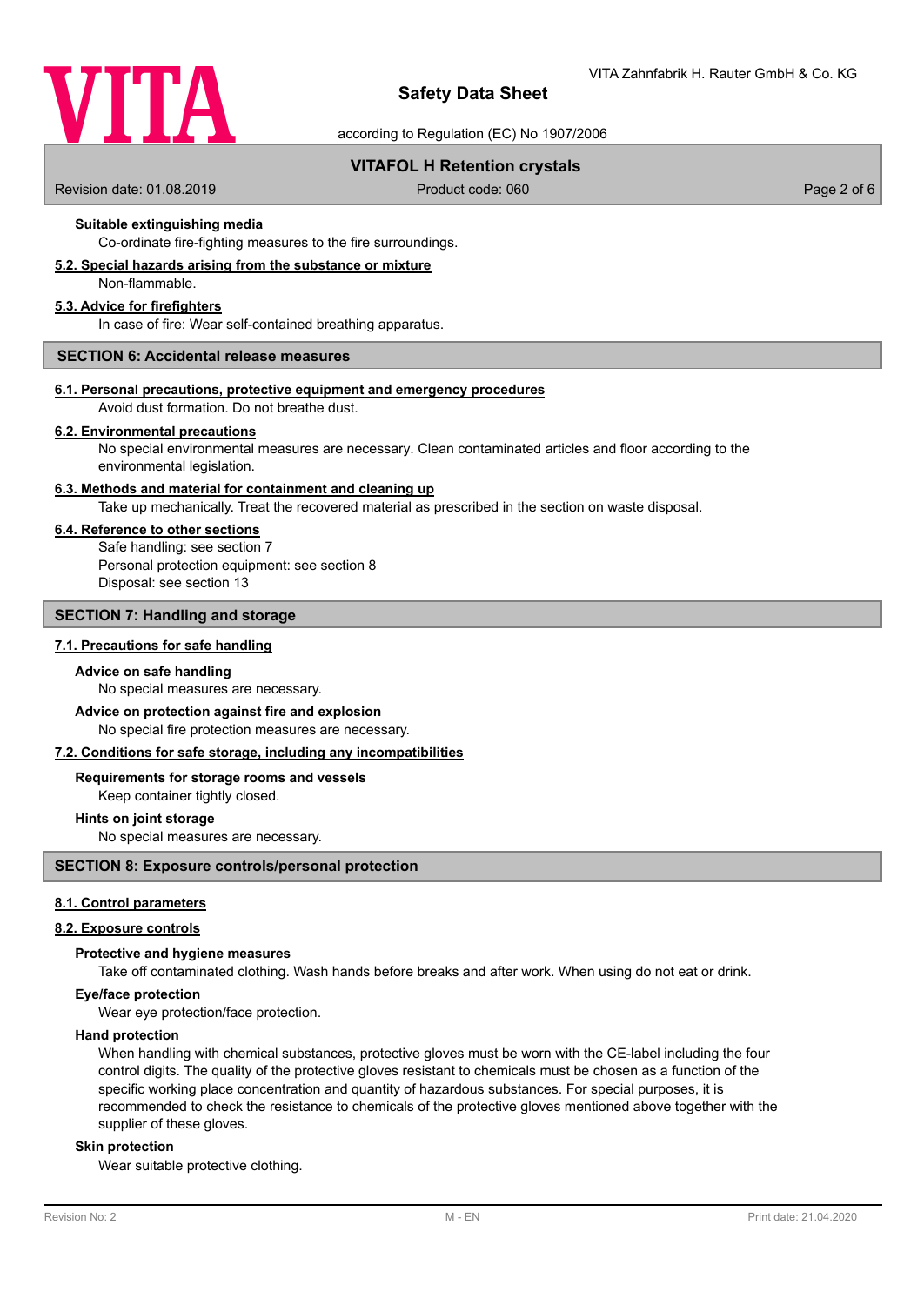

according to Regulation (EC) No 1907/2006

# **VITAFOL H Retention crystals**

Revision date: 01.08.2019 **Product code: 060** Product code: 060 **Page 3 of 6** Page 3 of 6

### **Respiratory protection**

Provide adequate ventilation as well as local exhaustion at critical locations. Technical ventilation of workplace

### **SECTION 9: Physical and chemical properties**

# translucent Physical state: solid Colour: **9.1. Information on basic physical and chemical properties** Odour: odourless pH-Value: not determined **Changes in the physical state** Melting point: not determined Initial boiling point and boiling range:  $> 999 °C$ Flash point: X **Flammability** Solid: **not determined** and the solid: **not determined** and the solid: **not determined** and the solid: **not determined** and the solid: **not determined** and the solid: **not determined** and the solid: **not determined** and th Gas: contract the contract of the contract of the contract of the contract of the contract of the contract of the contract of the contract of the contract of the contract of the contract of the contract of the contract of Lower explosion limits:  $\qquad \qquad \qquad$  not determined Upper explosion limits:  $\blacksquare$ **Auto-ignition temperature** Solid: **not determined** and the solid: **not determined** and the solid: **not determined** and the solid: **not determined** and the solid: **not determined** and the solid: **not determined** and the solid: **note** that the solid: Gas: Gas: not applicable contract to the contract of the contract of the contract of the contract of the contract of the contract of the contract of the contract of the contract of the contract of the contract of the contr Decomposition temperature: not determined Not oxidising. **Oxidizing properties** Vapour pressure:  $\le$  1100 hPa (at 50 °C) Density: 2,20000 g/cm<sup>3</sup> Water solubility: No water solubility: No water solubility: No water solubility: No water solubility: No water  $\sim$  No water solubility: **Solubility in other solvents** not determined Partition coefficient: not determined Vapour density: not determined Evaporation rate: not determined **9.2. Other information** Solid content: 100,0 %

# **SECTION 10: Stability and reactivity**

# **10.1. Reactivity**

No hazardous reaction when handled and stored according to provisions.

# **10.2. Chemical stability**

The product is stable under storage at normal ambient temperatures.

# **10.3. Possibility of hazardous reactions**

No known hazardous reactions.

# **10.4. Conditions to avoid**

none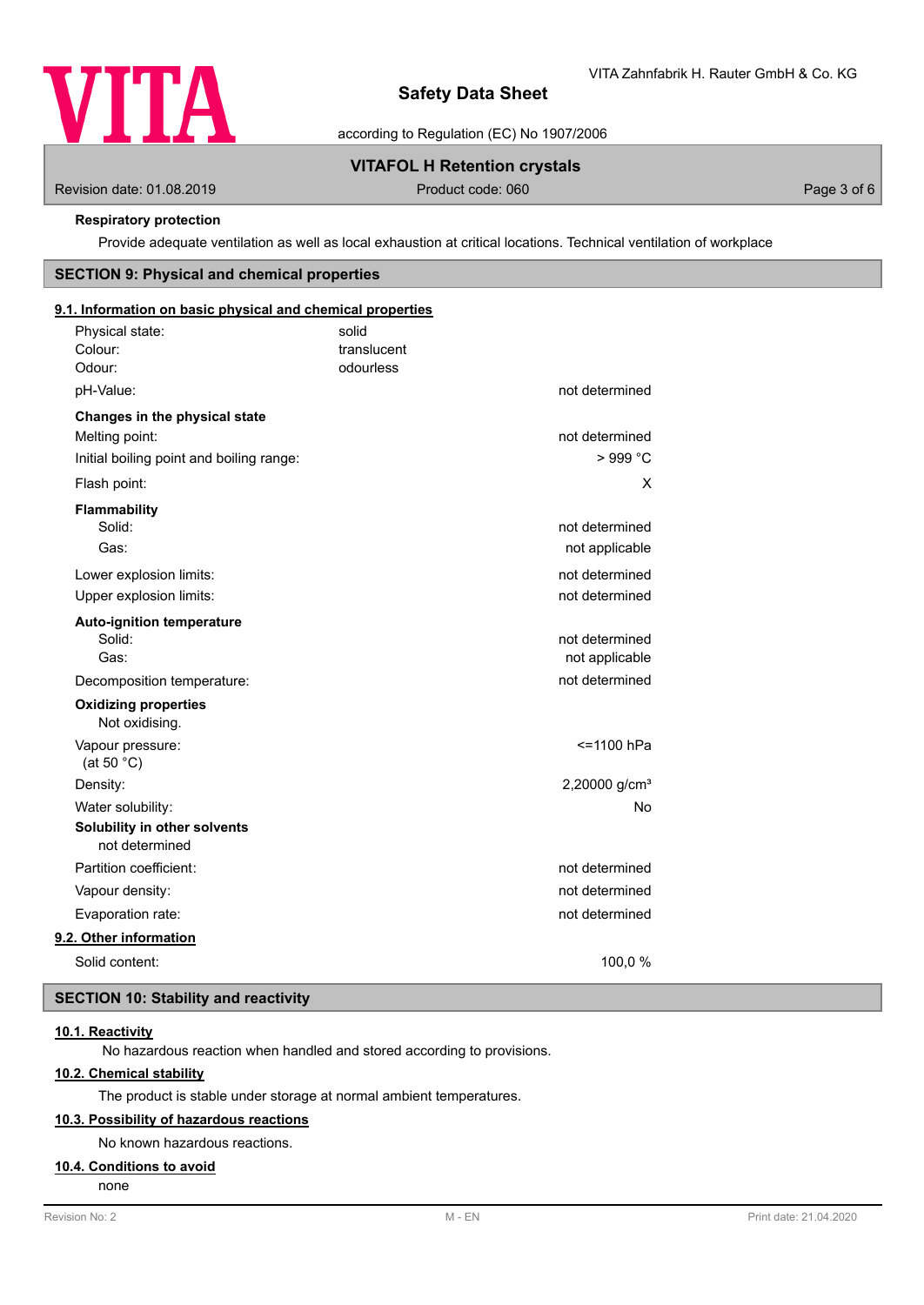

according to Regulation (EC) No 1907/2006

# **VITAFOL H Retention crystals**

Revision date: 01.08.2019 **Product code: 060** Product code: 060 **Page 4 of 6** Page 4 of 6

# **10.5. Incompatible materials**

No information available.

### **10.6. Hazardous decomposition products**

No known hazardous decomposition products.

### **SECTION 11: Toxicological information**

### **11.1. Information on toxicological effects**

#### **Acute toxicity**

Based on available data, the classification criteria are not met.

#### **Irritation and corrosivity**

Based on available data, the classification criteria are not met.

#### **Sensitising effects**

Based on available data, the classification criteria are not met.

### **Carcinogenic/mutagenic/toxic effects for reproduction**

Based on available data, the classification criteria are not met.

## **STOT-single exposure**

Based on available data, the classification criteria are not met.

### **STOT-repeated exposure**

Based on available data, the classification criteria are not met.

### **Aspiration hazard**

Based on available data, the classification criteria are not met.

#### **Additional information on tests**

## **SECTION 12: Ecological information**

### **12.1. Toxicity**

# The product is not: Ecotoxic.

# **12.2. Persistence and degradability**

The product has not been tested.

### **12.3. Bioaccumulative potential**

The product has not been tested.

**12.4. Mobility in soil**

# The product has not been tested.

# **12.5. Results of PBT and vPvB assessment**

The product has not been tested.

# **12.6. Other adverse effects**

No information available.

### **Further information**

Avoid release to the environment.

### **SECTION 13: Disposal considerations**

#### **13.1. Waste treatment methods**

### **Disposal recommendations**

Dispose of waste according to applicable legislation.

### **Contaminated packaging**

Wash with plenty of water. Completely emptied packages can be recycled.

The substance is classified as not hazardous according to regulation (EC) No 1272/2008 [CLP].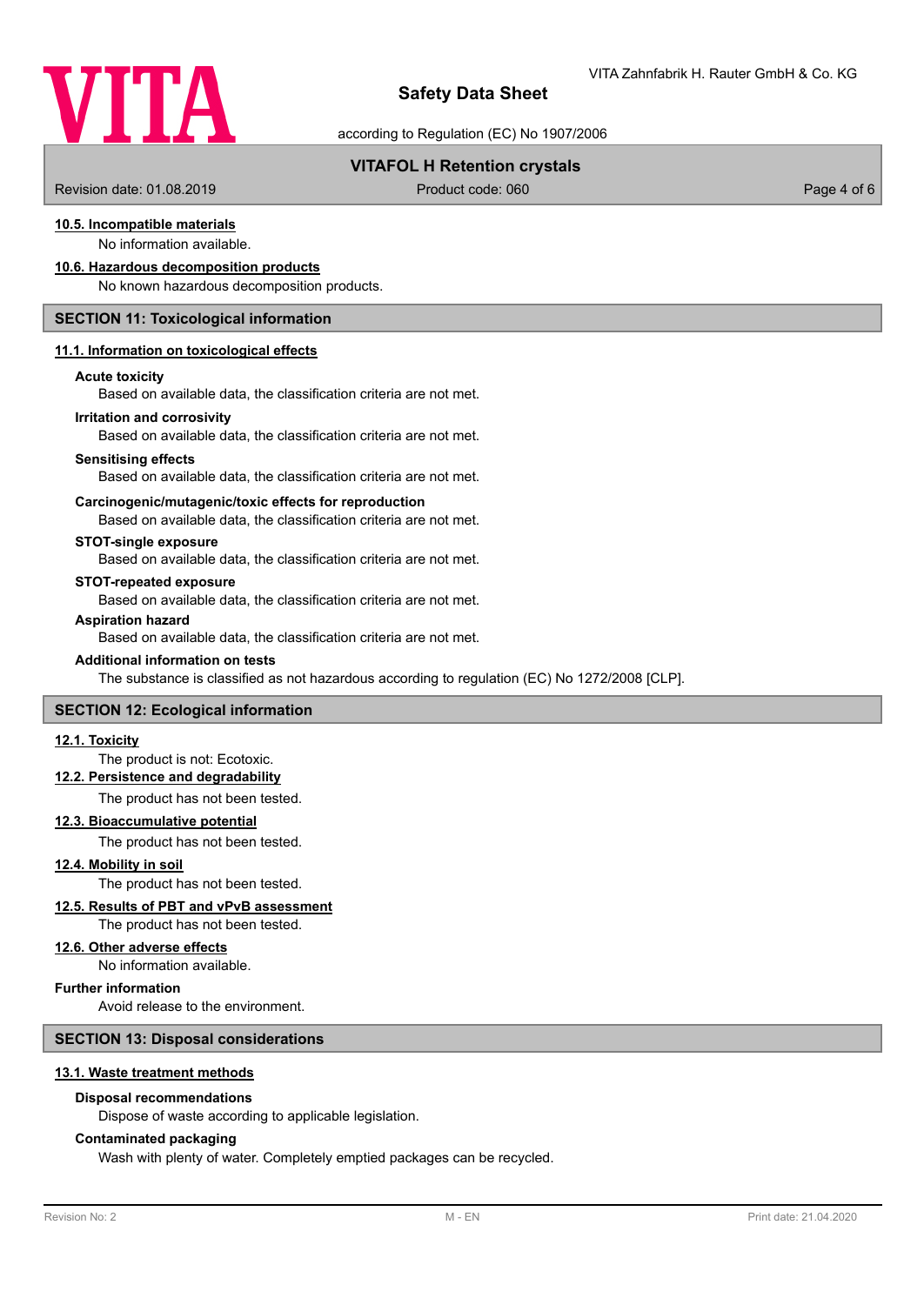

according to Regulation (EC) No 1907/2006

# **VITAFOL H Retention crystals**

Revision date: 01.08.2019 **Product code: 060** Product code: 060 **Page 5 of 6** Page 5 of 6

# **SECTION 14: Transport information**

| Land transport (ADR/RID)                                                                                                                                                                            |                                                                                                      |  |  |
|-----------------------------------------------------------------------------------------------------------------------------------------------------------------------------------------------------|------------------------------------------------------------------------------------------------------|--|--|
| 14.1. UN number:                                                                                                                                                                                    | No dangerous good in sense of this transport regulation.                                             |  |  |
| 14.2. UN proper shipping name:                                                                                                                                                                      | No dangerous good in sense of this transport regulation.                                             |  |  |
| 14.3. Transport hazard class(es):                                                                                                                                                                   | No dangerous good in sense of this transport regulation.                                             |  |  |
| 14.4. Packing group:                                                                                                                                                                                | No dangerous good in sense of this transport regulation.                                             |  |  |
| Inland waterways transport (ADN)                                                                                                                                                                    |                                                                                                      |  |  |
| 14.1. UN number:                                                                                                                                                                                    | No dangerous good in sense of this transport regulation.                                             |  |  |
| 14.2. UN proper shipping name:                                                                                                                                                                      | No dangerous good in sense of this transport regulation.                                             |  |  |
| 14.3. Transport hazard class(es):                                                                                                                                                                   | No dangerous good in sense of this transport regulation.                                             |  |  |
| 14.4. Packing group:                                                                                                                                                                                | No dangerous good in sense of this transport regulation.                                             |  |  |
| <b>Marine transport (IMDG)</b>                                                                                                                                                                      |                                                                                                      |  |  |
| 14.1. UN number:                                                                                                                                                                                    | No dangerous good in sense of this transport regulation.                                             |  |  |
| 14.2. UN proper shipping name:                                                                                                                                                                      | No dangerous good in sense of this transport regulation.                                             |  |  |
| 14.3. Transport hazard class(es):                                                                                                                                                                   | No dangerous good in sense of this transport regulation.                                             |  |  |
| 14.4. Packing group:                                                                                                                                                                                | No dangerous good in sense of this transport regulation.                                             |  |  |
| Air transport (ICAO-TI/IATA-DGR)                                                                                                                                                                    |                                                                                                      |  |  |
| 14.1. UN number:                                                                                                                                                                                    | No dangerous good in sense of this transport regulation.                                             |  |  |
| 14.2. UN proper shipping name:                                                                                                                                                                      | No dangerous good in sense of this transport regulation.                                             |  |  |
| 14.3. Transport hazard class(es):                                                                                                                                                                   | No dangerous good in sense of this transport regulation.                                             |  |  |
| 14.4. Packing group:                                                                                                                                                                                | No dangerous good in sense of this transport regulation.                                             |  |  |
| 14.5. Environmental hazards                                                                                                                                                                         |                                                                                                      |  |  |
| ENVIRONMENTALLY HAZARDOUS:                                                                                                                                                                          | no                                                                                                   |  |  |
| 14.6. Special precautions for user                                                                                                                                                                  |                                                                                                      |  |  |
| No information available.                                                                                                                                                                           |                                                                                                      |  |  |
| 14.7. Transport in bulk according to Annex II of Marpol and the IBC Code                                                                                                                            |                                                                                                      |  |  |
| not applicable                                                                                                                                                                                      |                                                                                                      |  |  |
| <b>SECTION 15: Regulatory information</b>                                                                                                                                                           |                                                                                                      |  |  |
|                                                                                                                                                                                                     | 15.1. Safety, health and environmental regulations/legislation specific for the substance or mixture |  |  |
| National regulatory information                                                                                                                                                                     |                                                                                                      |  |  |
| Water hazard class (D):                                                                                                                                                                             | - - non-hazardous to water                                                                           |  |  |
| 15.2. Chemical safety assessment                                                                                                                                                                    |                                                                                                      |  |  |
| For this substance a chemical safety assessment has not been carried out.                                                                                                                           |                                                                                                      |  |  |
|                                                                                                                                                                                                     |                                                                                                      |  |  |
| <b>SECTION 16: Other information</b>                                                                                                                                                                |                                                                                                      |  |  |
| Abbreviations and acronyms<br>ADR: Accord européen sur le transport des marchandises dangereuses par Route<br>(European Agreement concerning the International Carriage of Dangerous Goods by Road) |                                                                                                      |  |  |

IMDG: International Maritime Code for Dangerous Goods IATA: International Air Transport Association

GHS: Globally Harmonized System of Classification and Labelling of Chemicals

EINECS: European Inventory of Existing Commercial Chemical Substances

ELINCS: European List of Notified Chemical Substances

CAS: Chemical Abstracts Service